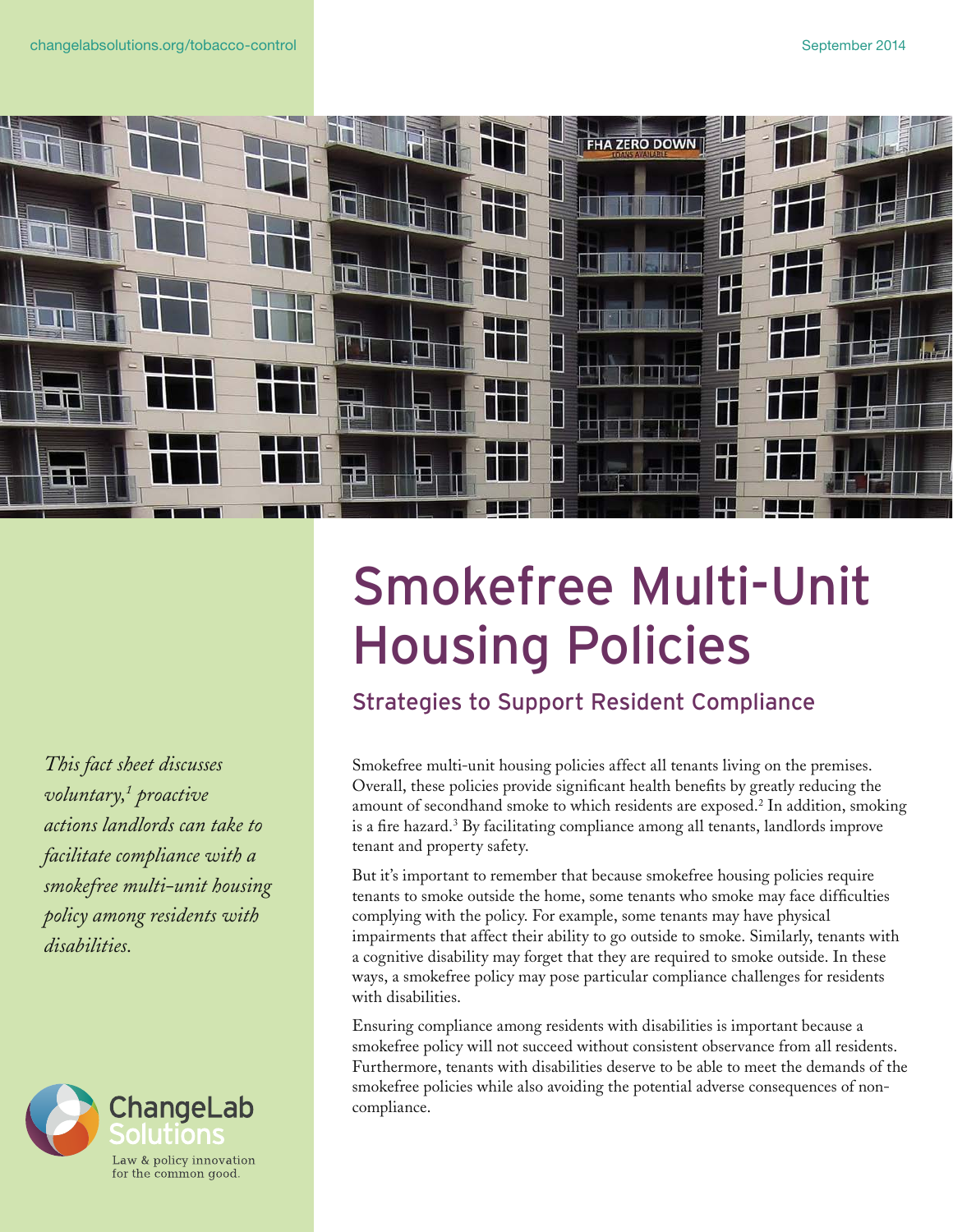## **Tenants with Disabilities and Disability Rights Law**

Disability rights laws such as the Americans with Disabilities Act (ADA), the Rehabilitation Act, the federal Fair Housing Act (FHA), the California Fair Employment and Housing Act (FEHA), and the Unruh Civil Rights Act protect tenants with disabilities from discrimination in housing.4 In cases where a tenant or prospective tenant has a legally recognized disability that interferes with their ability to fully benefit from the tenancy, landlords must consider "reasonable accommodations" in rules, policies, practices, or services to ensure the tenant has an equal opportunity to use and enjoy their housing unit.<sup>5</sup> Common examples of reasonable accommodations are waiving a pet-free policy to allow a vision-impaired tenant to have a service dog, or providing a sign language interpreter to a hearing impaired person during their application process.

Some tenants who smoke because of an addiction to nicotine have attempted to argue that they should receive a reasonable accommodation that would allow them to continue to smoke on the premises, despite a smokefree policy. **But, because smoking and nicotine addiction are not legally recognized disabilities, landlords have no legal obligation to make exceptions for people simply because they claim they need to smoke.6, <sup>7</sup>**

Similarly, tenants with legally recognized disabilities, such as impaired mobility, have at times requested exemptions from smokefree housing policies as an accommodation to their disability. Landlords are not legally obligated to grant this request. **Because drifting secondhand smoke poses a serious health hazard to other tenants, an accommodation that exempts any tenant, even a resident with disability, from a smokefree policy should not be considered "reasonable."** This is especially true given that there are alternative means for using tobacco or nicotine (e.g., nicotine gum, nicotine patches, etc.) that would not expose non-smoking tenants to secondhand smoke.<sup>8</sup>

In fact, existing **disability laws may obligate landlords to accommodate the needs of disabled tenants who are harmed by exposure to secondhand smoke.** For more details see ChangeLab Solutions' fact sheet *["How Disability Laws Can](http://changelabsolutions.org/publications/disability-laws-tobacco-smoke)*  [Help Tenants Suffering from Drifting Tobacco Smoke](http://changelabsolutions.org/publications/disability-laws-tobacco-smoke)."<sup>9</sup> For example, a tenant with chronic obstructive pulmonary disorder (COPD) may experience a severe worsening of symptoms if he or she is exposed to secondhand smoke coming from a neighbor's unit,<sup>10</sup> and may be entitled to what is called a reasonable accommodation to their unit in order to reduce exposure to secondhand smoke.



## **Strategies to Support Compliance with Smokefree Policies**

Landlords can take proactive, voluntary steps to ensure that all tenants who smoke can successfully comply with a smokefree policy. Based on research and prior experience, ChangeLab Solutions recommends the following strategies to help facilitate compliance.

- **• Advanced Notice:** When a landlord implements a voluntary smokefree policy on a property where smoking was previously allowed, a landlord may grant more advanced notice than the legally required amount. For example, landlords may include smokefree lease terms immediately as each lease is renewed or rolls over to month-to-month. In some cases, this could leave tenants with as little as 30 days notice that smoking is no longer allowed on the property. To give tenants a longer period of time to prepare themselves for the new policy, many landlords instead choose to set a future date for the new smokefree policy to become effective that is at least one year in advance. This allows all tenants equal time to prepare regardless of when the smokefree policy was incorporated into their lease.<sup>11</sup>
- **• Clear Communication:** Residents with disabilities should receive notices or documents regarding the smokefree policy in a way they can understand or read (e.g., at an appropriate reading level or in Braille).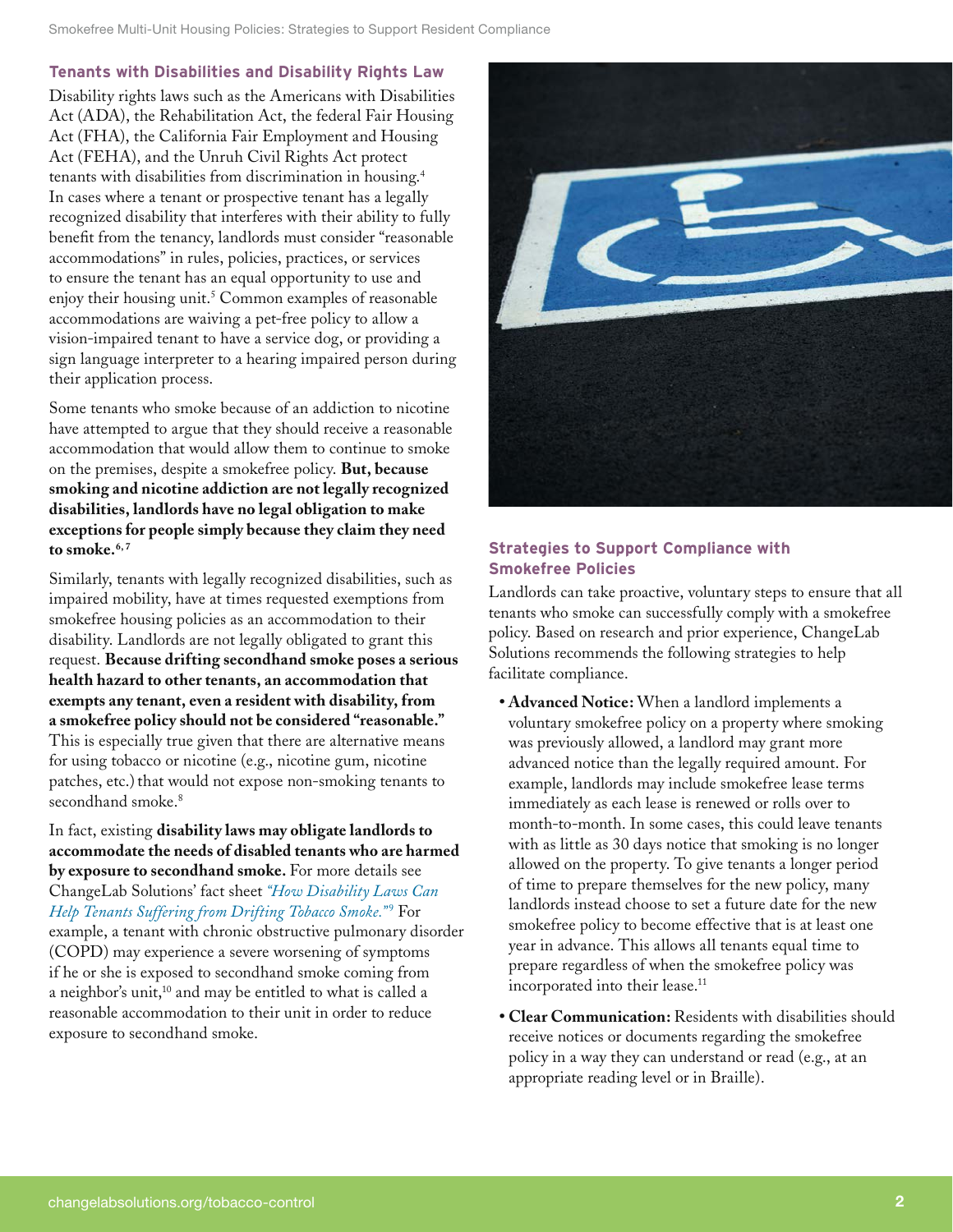- **• Health/Cessation Resources:** 70% of tobacco users, including individuals with disabilities, would like to stop smoking.12 Landlords can help tenants who smoke by including informational health pamphlets in tenant notices (e.g., a pamphlet on quitting tobacco). Additionally, landlords can contact their local health department to request assistance or information. Many resources such as nicotine replacement products, medication, and counseling are also available at low or no cost through government programs.<sup>13</sup> Notably, the Illinois<sup>14</sup> and Michigan<sup>15</sup> Health Departments provide tobacco cessation programs specifically tailored to smokers with disabilities.
- **• Multi-step Enforcement Policy:** Eviction or threat of eviction should not be the consequence of a first-time failure to comply with a smokefree policy, especially if a resident's failure to comply may have been due to a cognitive, emotional, or physical disability. Instead, multi-phase enforcement policies which include incremental penalties are more effective and fair. For example, a multi-step enforcement policy could include an initial notice of violation and a reminder of the policy (by person and/or mail), an in-person meeting as a second warning of potential eviction, and the third step could be the landlord's decision to end the lease. The Boston Housing Authority uses a five-step<sup>16</sup> enforcement policy and an internal review showed that the Boston Housing Authority has not had to go past the third step of its enforcement policy.17 If residents are granted a chance and proper warning, residents are likely to abide by a smokefree multi-unit policy.
- **• Designated Smoking Areas:** Landlords are under no legal obligation to provide smoking areas on their property, however some landlords choose to designate an outdoor portion of their property as a smoking area. If provided, designated smoking areas should be ADA accessible. In choosing to designate a smoking area, location is important. A designated smoking area should be far enough away from doors, windows, or vents so that smoke does not drift into the building, and so that people entering or exiting the property are not exposed to smoke as they arrive or leave.18

## **Conclusion**

Smokefree multi-unit housing policies protect the health of everyone who lives in or visits apartment buildings.

Although tenants who smoke, in particular those with disabilities, may have a difficult time complying with a smokefree policy, landlords aren't legally obligated to make exceptions to permit smoking on the property. Indeed, landlords may have a legal obligation to accommodate disabled tenants if they have a disability that is triggered or worsened by exposure to secondhand smoke coming from a neighbor's unit.

Still, there are steps landlords can and do take to make it easier for their residents to comply with a smokefree policy. Some strategies include: providing an extended period for tenants to prepare for the new policy, providing clear notices, connecting tenants to resources that can help them to quit or to manage their smoking, multi-step enforcement policies, and, in some cases, providing an outdoor designated smoking area where tenants may go to smoke, so long as smoke from the area doesn't enter nonsmoking areas of the property.

*ChangeLab Solutions is a nonprofit organization that provides legal information on matters relating to public health. The legal information provided in this document does not constitute legal advice or legal representation. For legal advice, readers should consult a lawyer in their state.* 

*© 2014 ChangeLab Solutions*

Photos courtesy of Flickr Creative Commons: Scott Hingst (cover), Sharon Pruitt (page 2), Mark Turnaukas (page 3), and MelisaTG (page 4).